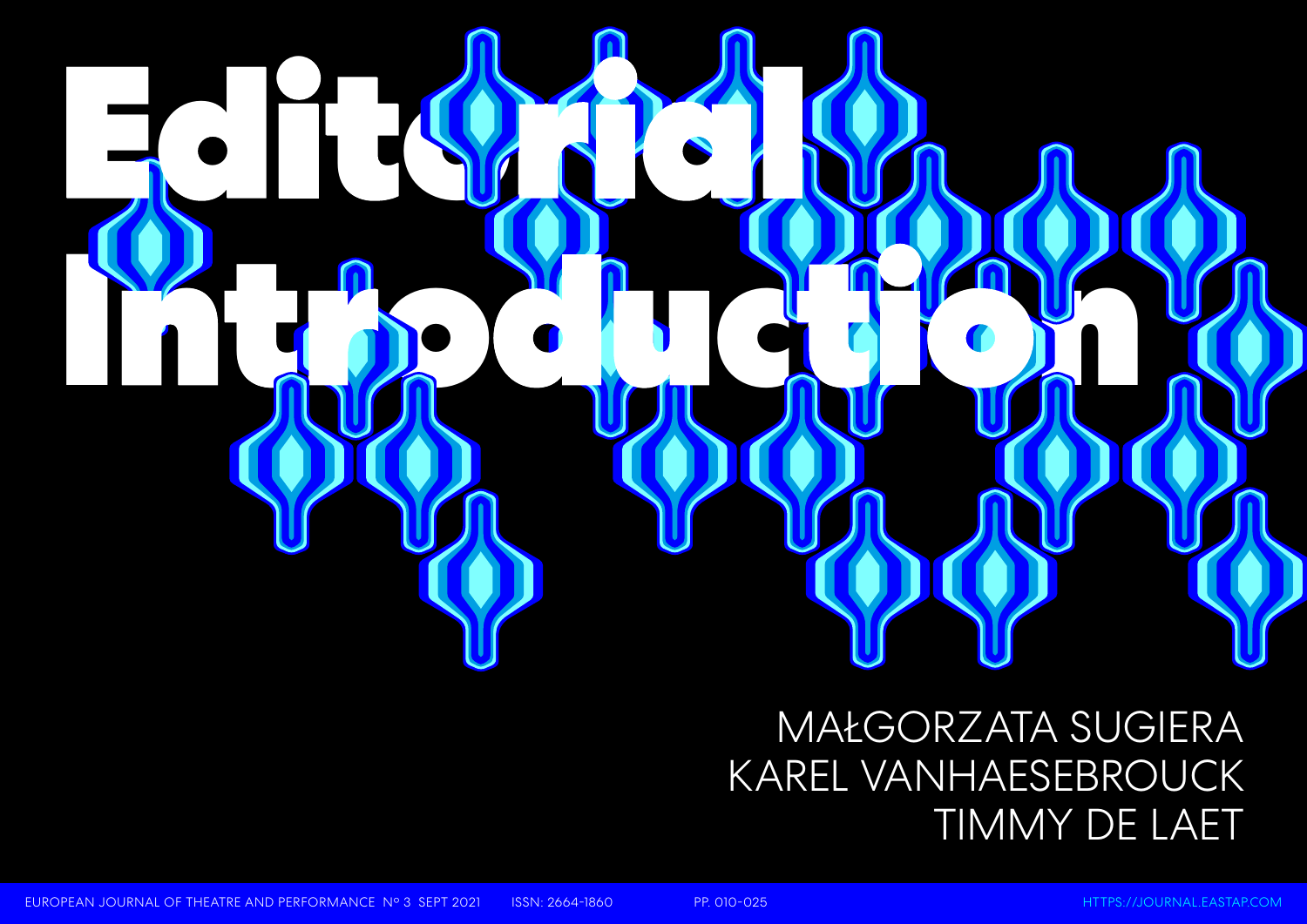

Within a globalised world, language can act both as a barrier and facili tator for the circulation and visibility of peoplehoods, practices, knowl edges, or traditions. The twentieth and twenty-first century have witnessed an arguably unprecedented diversification and spread of local cultures due to the rapid development of digital technologies and online networks, the expansion of transnational migrations, and the commer cialisation of relatively affordable travel. Paradoxically, however, the increased exposure to foreign influences only seems to have reinforced the tendency toward 'cultural homogenisation' already identified by the socio-cultural anthropologist Arjun Appadurai back in the mid-1990s (Appadurai 1996). At its best, this kind of homogenisation recognises indigenous hybridity while striving to promote internal cohesion between diverse populations; at its worst, it flips into nationalist lean ings that aim to reinforce borders and protect 'imagined communities' (Anderson 1983). In these evermore complex societal and political real ities, language either serves to enhance communication between people or it is used as leverage to implement exclusionary ideologies.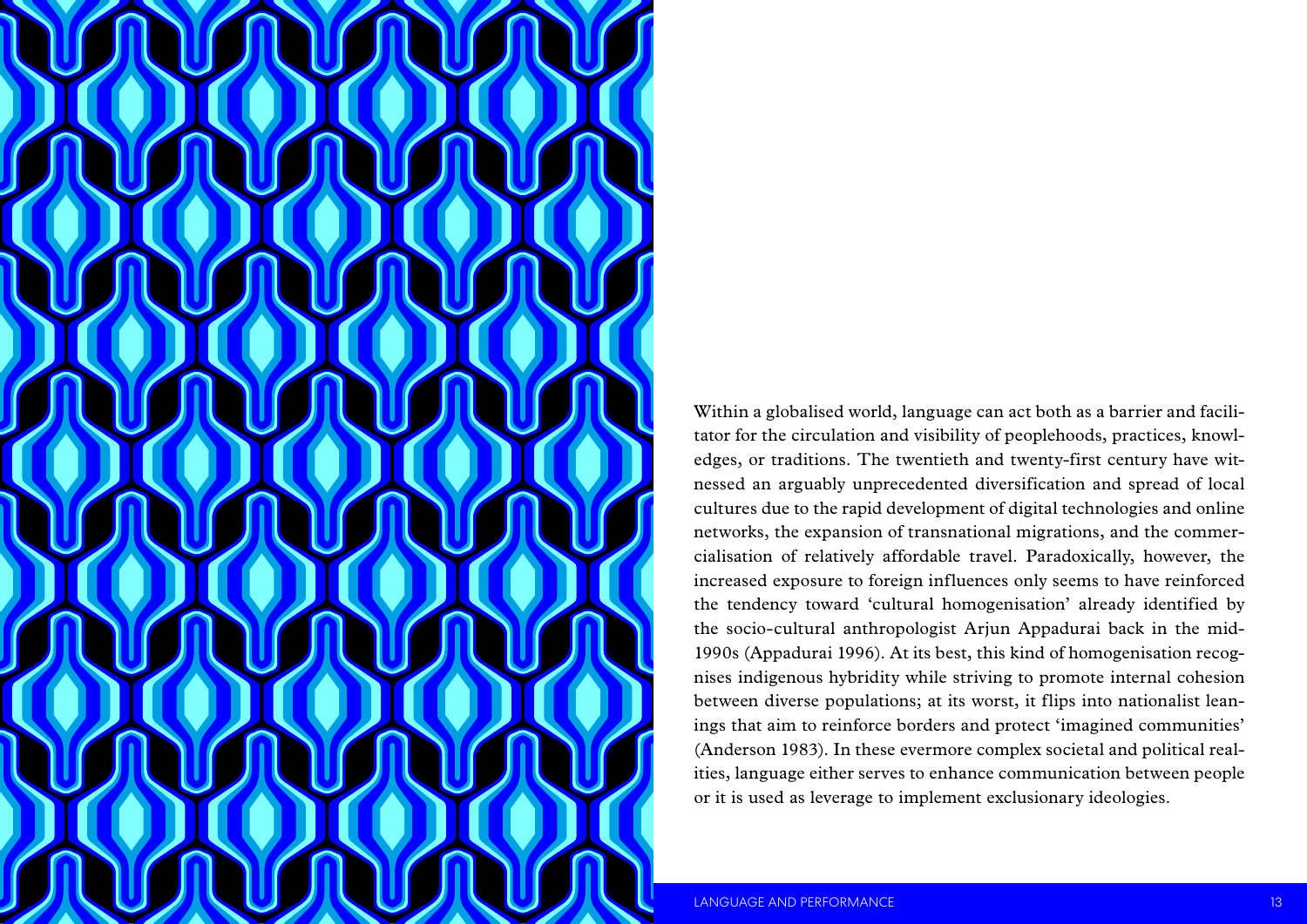This introduction, then, serves to unfold the main reasons why we, as editors, wanted to return to the longstanding issue of language in/and performance as well as to lay out the rationale behind the different themes that structure the Essays Section. It should be clear from the outset that the contributions to this issue are by no means intended to provide a comprehensive state-of-the-art or exhaustive enquiry on the relationship between language and performance in all its variations, if that were ever possible. Instead, they offer a vivid image of how not only recent scholarly research but also performance practices (both historical and contemporary) continue to tackle the abiding question of how verbal discourse interacts with embodied enactment.

Even in a postdramatic era allegedly marked by the deprivileged status of text in theatre, neither writing nor language have disappeared altogether from performative practices (Borowski and Sugiera 2010; Boyle et al. 2019). On the contrary, language remains vital to many aspects of the performing arts, ranging from creation, production, and performing to spectating, reception, and scholarship. Likewise, whereas dance conventionally foregrounds the moving body as its primary medium, leading to what Rudi Laermans describes as a 'body humanism' (2008), both written and spoken words are essential and widely used means for creating and transmitting choreography (Franko 2011). Common belief nonetheless holds that the actual experience of performing or watching a theatre, dance, or performance piece can never be fully captured within the limited means of linguistic expression. To the extent, however, that embodied, verbal, and sensory communication lies at the heart of the performing arts, language and discourse remain crucial to understand

It is against this backdrop of a deeply diversified and often divided global stage that the Essays Section of this issue of the *European Journal of Theatre and Performance* wants to reconsider the fairly expansive debate on the relationship between language and performance, which has surfaced repeatedly yet in various guises in the field of the performing arts. The various articles collected in this Essays Section critically inquire into how language is a central tool in the creation and reception of performance works, how artistic practices inform scholarly discourse or vice versa, and how local traditions position themselves toward international tendencies in both the arts and academia. The overarching aim of the issue is to shed new light on the intricate connections between language and performance by focusing on the various ways in which performance always operates on the microlevel of concrete practices as well as in dialogue with the macrolevel of larger socio-political and cultural contexts.

It is indeed striking that the main running thread throughout the Essays Section is that all authors devote particular attention to the political implications of probing the role of language in performance. This is a remarkable development that clearly aims to go beyond the focus of previous debates, which typically strove to delineate the medium specificity of performance with regard to language (see, e.g., Walker 2007; Hamilton 2009; Worthen 2010). In contrast, the articles presented here testify to a joint and critical endeavour to tie the manifold uses of language in performance back to the socio-cultural realities, ideological assumptions, and even ethical promises that emerge from specific artistic practices. If taking up arguably 'old' questions for 'new' purposes might teach us something about our current time, it is clear that the role of language in performance is no longer solely a formal matter but a topic that has taken on a distinct political urgency.

### Why Language and Performance?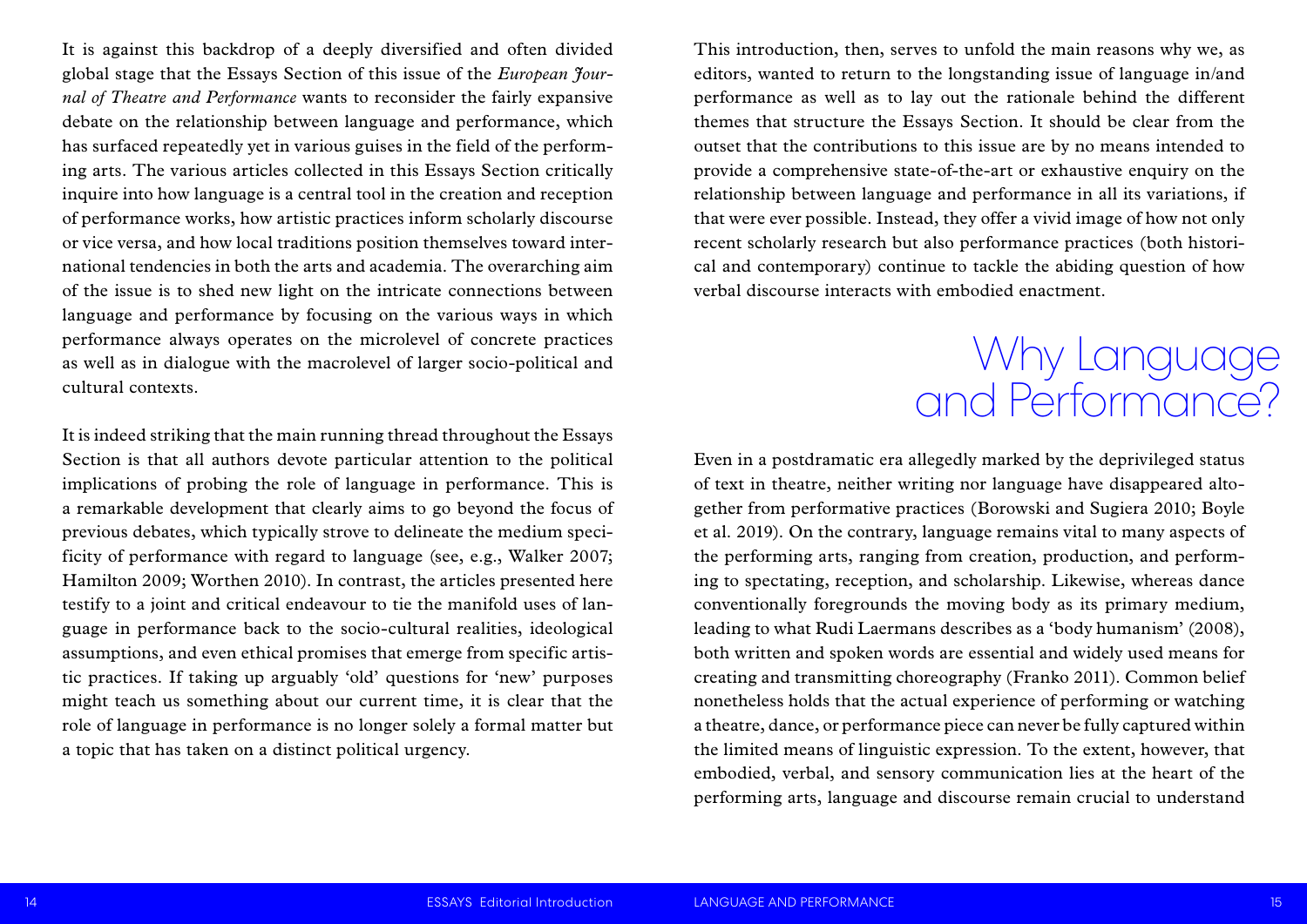contexts has been raising renewed interest in the question of whether and how the performing arts need discourse to become validated as knowledgeable practices in their own right or whether there might be other formats more suitable for the dissemination of artistic knowledges (e.g., Spatz 2015; Bal and Chaberski 2020; Blades et al. 2021).

Recent scholarship in theatre, performance, and dance studies has directed attention to multilingualism and migration as two major cultural forces to be reckoned with in both research and practice, often with the aim to undermine pernicious postcolonial, decolonial, and hegemonic legacies still permeating the arts and societies at large (e.g., Cox 2014; Meerzon and Pewny 2019; Damsholt and Hoppy 2020). In the midst of these concerns, the current field of the performing arts, as well as academia, appears to be governed by two contradictory movements: whereas globalisation has contributed to a larger international outreach of both practitioners and scholars, the dominant position of English as the main communal language runs the risk of either flattening out onto-epistemic and culturally diverse backgrounds or dividing the field into centres and peripheries. Various countries with a vivid artistic scene and producing prolific scholarship still experience difficulties in finding their way into a more global network of peers, raising the question to what extent the performing arts can resist reigning political, economic, and social power relations.

how performance engages the senses and generates meaning (Nellhaus 2010; Blair and Cook 2016). Moreover, the endeavour to clarify the dynamics of what Mikhail Bakhtin aptly termed the 'dialogic imagination' (1975) acquires a distinct political urgency in a world in which dialogue and mutual understanding are increasingly under pressure.

In various ways, the disciplinary development of the adjacent yet distinct fields of theatre, dance, and performance studies has exacerbated the dichotomous tension between language and performance. For each of these domains, language served as a splitting surface to claim its distinctiveness and to become identified as a specific field of research and practice: whereas theatre studies sought to distance itself from literary studies, performance studies gained its contours in opposition to theatre studies while also dance studies differentiated itself from the former two through its outspoken focus on movement and the dancing body (e.g., Pavis 2001; Bottoms 2003; O'Shea 2010). As such, the stance toward language became part of discursive operations that were shaped by an entangled myriad of intra- and interdisciplinary dynamics. While these legacies still impregnate current views on the role of language and discourse in performance scholarship and practices, they remain to be excavated, particularly with regard to how transnational influences steered local traditions, both artistically and intellectually.

As primarily embodied and time-based art forms, the performing arts have a fraught relationship with languages and discourses, becoming subject to the 'epistemic violence' with which Western regimes of thinking have traditionally relegated practical, corporeal, and often tacit knowledges to an inferior status (Conquergood 2002). The attempt to counter this tendency has often isolated bodily knowing from the interaction between embodiment and language as one of the foundations for the acquisition of techniques or skills in training and performing. Conversely, the steady growth of artistic research especially in European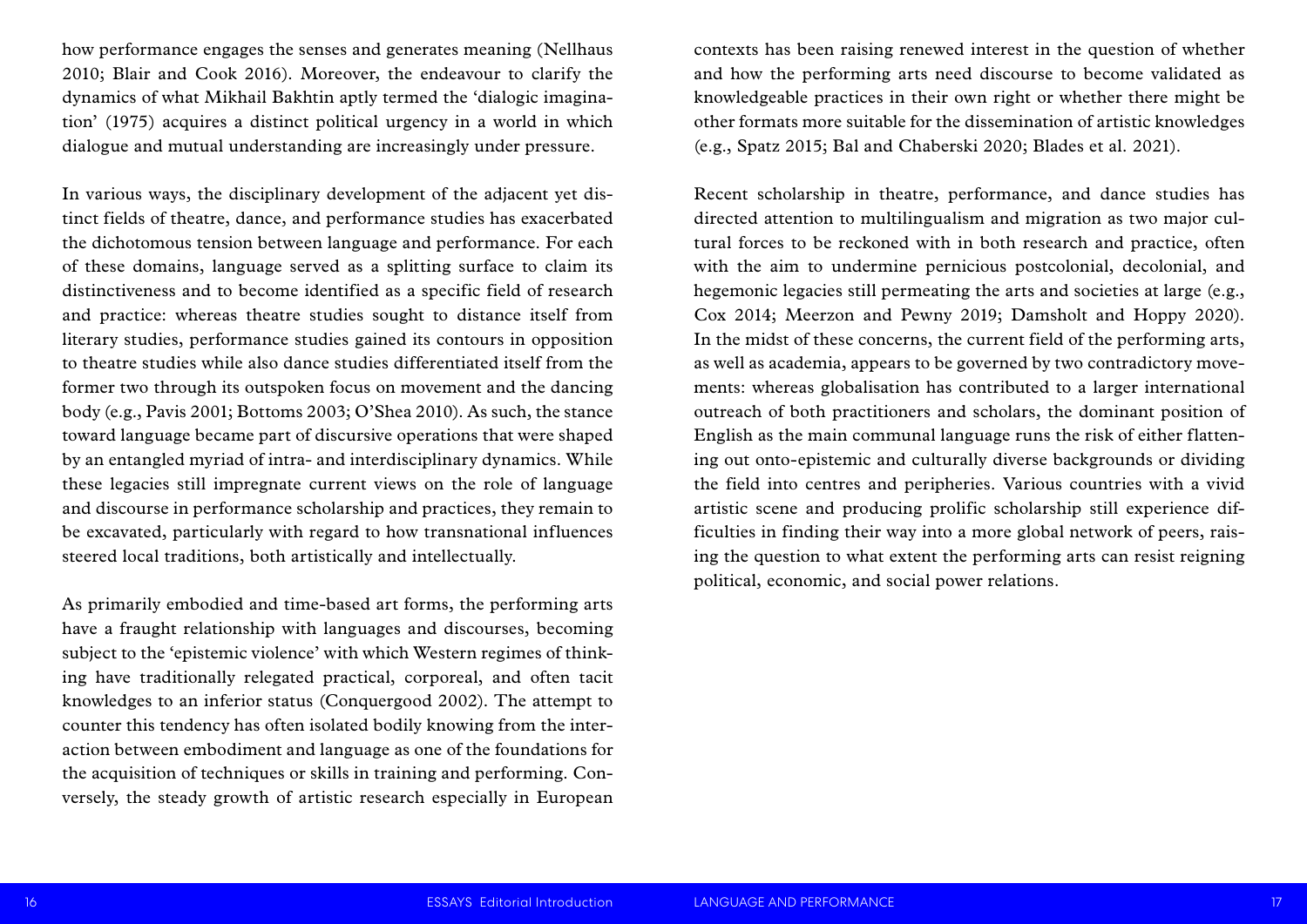Judeo-Aramaic, Bukharan, Judeo-Iraqi, and other languages in theatre and other forms of cultural expression trigger complex historiographic reflections, simultaneously articulating considerations about cultural identity. Postvernacular cultural practices, in which members of a community might have inherited a specific linguistic variety from preceding generations without actually using it in everyday life, allow members of specific communities to perform complex cultural identities and to reflect upon their diasporic roots. Language thus becomes a carrier of closely interwoven aspects of remembrance and identity both allowing for nostalgia (through the evocation of auditive soundscapes reminiscent of a shared past) and resistance (through the refusal of an all too monolithic, essentialist conception of Israeli identity). Finally, Aikaterini-Maria Lakka closely analyses carnival rituals and theatrical performances in Kozani, a city in Northern Greece. She describes how these rituals and performances foster identity through language and simultaneously question national identity and politics. Here, hyperlocal language performances allow for the construction of a shared historical and cultural memory, while at the same carnivalising identitary constructions.

Language is a tool of empowerment but also of domination and thus a source of tension. It can both reinforce hegemonic identities as well as subvert these very same constructions. The second part of the Essays Section explores specific cases in which language in theatre practices both exploits and questions dominant representational regimes in a given context. Kati Röttger describes how the theatre language of the Colombian collective Mapa Teatro uses complex aesthetics based on the idea of 'mapping' reality as a tool to question the contingent status of both history and the present state of affairs. Through the dramaturgy of 'pasticcio', Mapa Teatro criticises and deconstructs colonial mimesis: their performances denaturalise Western historiographic conceptions of time and modernity and thus articulate a fundamental critique of dominant systems of historical and mythological representation.

We have organised the Essays Section in four parts, each corresponding to a specific subtheme. These subthemes do all but cover completely the wide array of subjects and questions concerning the complex and intricate relationship between language and performance. They allow the reader to navigate through four clusters of conceptually related articles loosely sharing connected research questions. The structure of the Essays Section aims to orient the reader rather than to demarcate this issue's subject matter. Most importantly, the four subsections propose a broad sample of the current state-of-the-art research within the vast field of language and performance, organised along four distinct research lines.

The first subsection explores the complex interwovenness of language and (local) identity through the lens of performance. It proposes three detailed case studies which investigate how a specific group or specific groups perform their multiple identities through language uses. How does language perform identity? How can language re-activate cultural memory? How can multilingualism question or reaffirm identities? Yana Meerzon, who explores the issue of multilingualism in contemporary theatre practice, analyses how language can function as a marker of authenticity while at the same time challenging paradigms of nationalism. In the world of global migration, language, Meerzon argues, performs specific identities endowing them with an aura of realness, while at the same time enabling and stimulating transnational encounters. Focusing on performance in languages on the verge of extinction, Sarit Cofman-Simhon explores how Jewish languages function not merely as a means of communication but as vibrant theatrical material in itself. She describes how the use of Ladino, Yiddish, Maghrebi, Juhuri,

### Subthemes of the Essays Section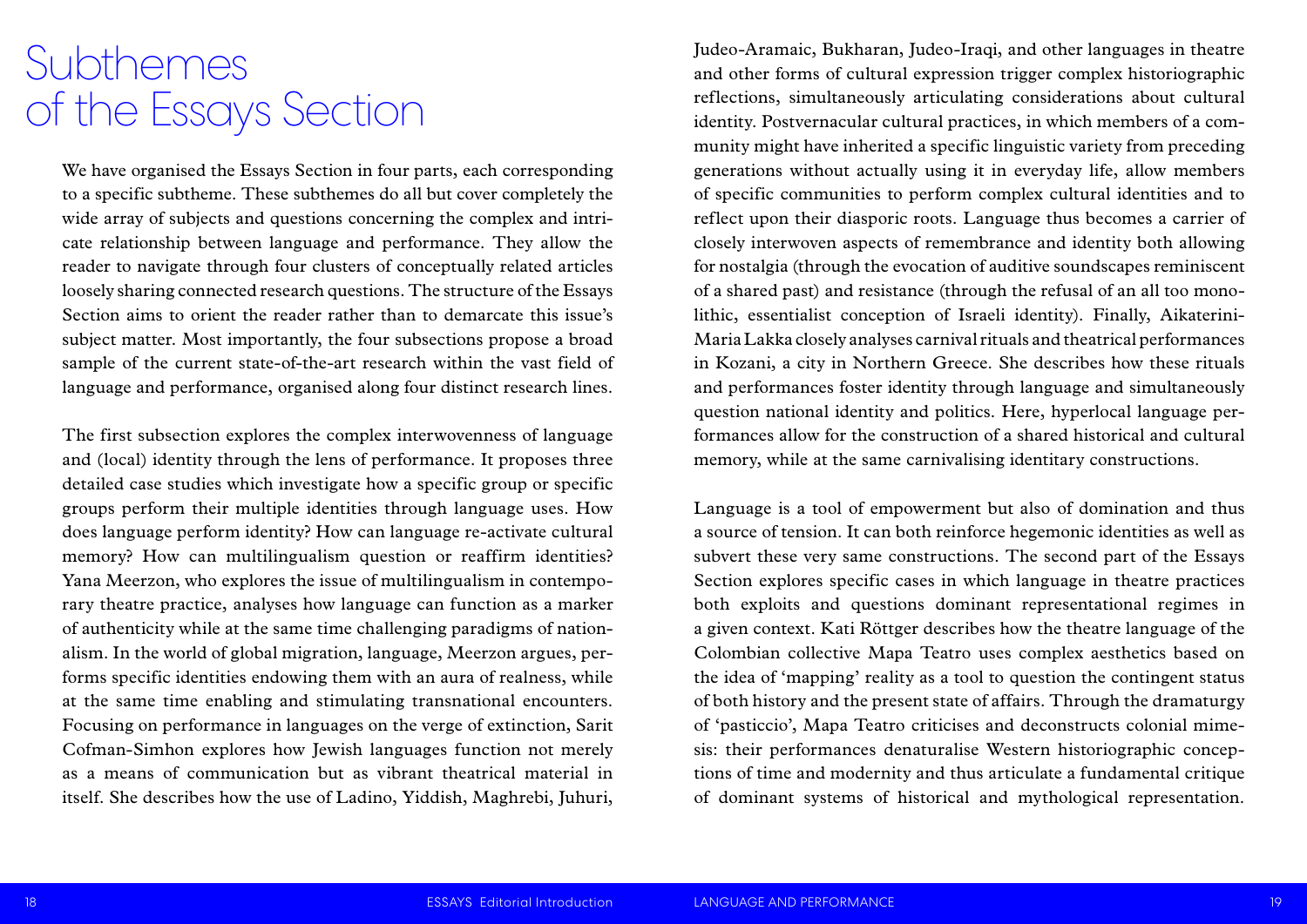languages within and about performance. This has become increasingly important after historical and current performances started to be seen in larger socio-political and cultural contexts. One question remains pertinent to all performance forms, be it theatre (re)enactment, dance, or installation art: whose language is spoken as a part of concrete practices in performance, and how is it analysed and commented upon within the discursive sphere of academia and the mass media? The third part of the Essays Section intends to shed new light on this issue, starting with Klaas Tindemans's article that returns to J. L. Austin's speech act theory and its key notion of '(in)felicity conditions' in order to compare law and performance as connected discursive practices but of fundamentally different consequences. The article focuses primarily on how formal requirements of legal procedures have to be rearranged on the stage to reach maximal artistic and political results. On the one hand, it looks at the Tricycle Theatre's careful imitations of real hearings in which actors embodied lawyers and witnesses in terms of linguistic accent, body language, and attitude in a replicated courtroom configuration. On the other hand, it analyses Milo Rau's activist IIPM public trials with real lawyers and experts as well as actual witnesses and defendants which created their own jurisdictional realities, in discourse and space. However, both cases demonstrate, as Tindemans argues, that by affirming itself as an 'etiolation' of real action, the theatre lays bare the fundamental inability of speech to discipline the body which the law obscures as its necessary strategy. In other words, regardless of its imitative or openly activist character, it is by not being felicitous in its performative acts that the theatre becomes political. Lindsey Drury situates the performativity of dance within and as language in a larger socio-political context of mass media while returning to the US at the turn of the century. She explores dance reception in print as a formative historical power through the study of large datasets of newspaper articles of that period. By employing Christian and colonial visions of the dance practices of Indigenous peoples as 'pagan', these newspaper discourses

Tracing back the work of Mapa Teatro to what Röttger calls the 'Colombian dramaturgy of decolonisation', she analyses the collective dramaturgy of three performances, showing how this dramaturgy allows for the creation of new theatrical languages of decoloniality. Exploring the interplay between language and queer performance, Alejandro Postigo takes a closer look at the phenomenon of *Copla*, a Spanish musical theatre genre developed by progressive artists in the early twentieth century, domesticated and then censored by Franco's regime and subsequently rejuvenated by LGTBQ+ collectives after 1975. Taking his own artistic explorations of Copla as his starting point, Postigo discusses how this specific cultural practice grew into a subversive folklore, bringing together an international audience of diverse cultural backgrounds and promoting multilingualism as a space of encounter. More specifically, he shows how his own show *The Copla Cabaret*, a performance lecture directly based on the historical Copla traditions, allows for reflection upon the experience of migrant and queer minorities. Finally, Berenika Szymanski-Düll takes us back to the second half of the nineteenth century. During this period of rapidly increasing modernisation, actors started to travel the world, eagerly living experiences of cultural and linguistic encounter and displacement, most notably in the USA (one could think of the American tours of Rachel, Ristori, and Bernhardt). This new kind of professional tourism, Szymanski-Düll argues, transformed theatre into a transnational business, even though the attitude towards language was all but unambiguous. The process of translocation of languages raised opportunities both of conflict and encounter, oscillating between the desire for national unity on the one hand and the acceptance of multi-layered identity constructions on the other hand.

Previous discussions on the complex connections between language and performance focused predominantly on the medium specificity of performance with regard to (natural) language, in effect leaving aside the performativity of various kinds of (not always natural or articulate)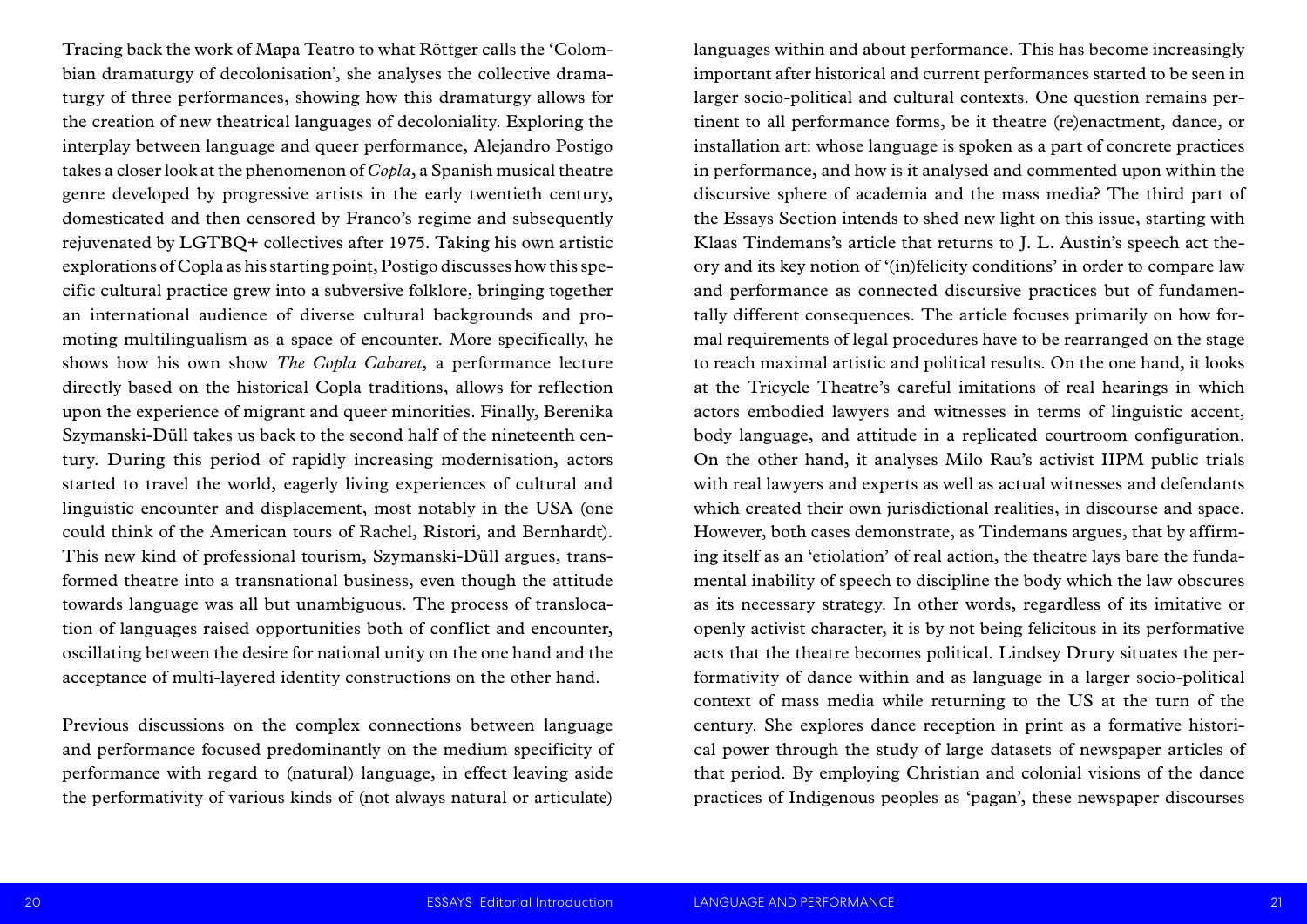and body within the interaction between text and performance. At the same time, she explicitly states that any analysis of theatrical language has to take into account both the body that produces the text through voice and gesture and the bodies of the spectators perceiving the text on a cognitive as well as an affective level. Whereas Lambert intentionally goes beyond the limiting dichotomy between text and performance to demonstrate how tightly the material and the semiotic aspects of language are intertwined, David Rittershaus asks what role language plays in dance rehearsals and how choreographers, primarily William Forsythe as his main case study, use specific terms or verbal descriptions to communicate their artistic intentions or choreographic principles. To unpack the issue of language and discursive knowledge in embodied theatrical practices, Rittershaus returns to the psychoanalytic theory of the subject of the unconscious, particularly to Lacan's notion of *lalangue*. In Rittershaus's reading, the notion exceeds our common understanding of language as a system for relaying information through verbal or written communication, pointing instead to the affective and playful aspects of language which clearly refuses to subordinate moving bodies to representational notions of thought. Revisiting Lacan, the second article in this subsection convincingly demonstrates that the aim of such a 'return' is not to restore well-known and settled knowledge paradigms, verified methodological approaches, and analytical tools. Returning to them and re-reading them should allow us to see them anew in the context of both present and historical artistic practices that inform scholarly arguments. As a result, we can understand these past notions in previously unconsidered ways in order to make them applicable to current economic, social, and political changes. As editors, we believe that this could be said about all the articles gathered here. The overarching aim of this issue is to 'return' to the intricate connections between language and performance in order to focus on the yet unattended, omitted, or marginalised aspects of their entanglement in situated, local, and embodied practices which address spectators on both cognitive and affective levels.  $\bullet$ 

shaped settler-colonist perspectives, and in effect became part of language-as-colonisation. Significantly, as the author underlines, the language of 'pagan dance' not only suppressed Indigenous dance forms but also provided cultural capital to early modern dancers. Its 'double role' has become evident only today, thanks to many postcolonial and Indigenous scholars. The third article of the subsection remains in the context of reception and its formative power. However, Mateusz Chaberski urges us to go beyond all language-based symbolic systems and seek affective ways of knowing in the face of the ongoing ecological crisis. As he insists, only affective approaches will allow us to better grasp the political and ethical dimensions of more-than-human agency, especially abiotic entities, such as radiation, rocks, fogs, and ice which do not conform to the biological carbon-based definition of life. Although Chaberski persuasively argues that performances of the arts have successively become an important epistemic tool for capturing dynamic environmental processes within the Anthropocene, he is mindful of the necessity we face to convey them through articulate language. To overcome this difficulty, he tries to foreground a situated experience of visiting the analysed installations, and to fuse language-based and affective ways of knowing. Therefore, Chaberski's contribution shows how much the performativity of language depends on the context, be it on macro or micro level.

The fourth part of the Essays Section contains just two articles. Nevertheless, it opens a new and timely perspective on language as a material-semiotic tool in both performance and rehearsal processes. The two articles gathered here focus alike on contemporary dance and its embodiment practices, but their findings are important to other historical and contemporary — forms and genres of performance. This is best exemplified by Rosa Lambert's term 'kinetic textuality' by which she means a performative feature that portrays the interaction between text, movement, rhythm, body, and sound. In her analysis of Hannah De Meyer's *new skin* she addresses the relationship between text